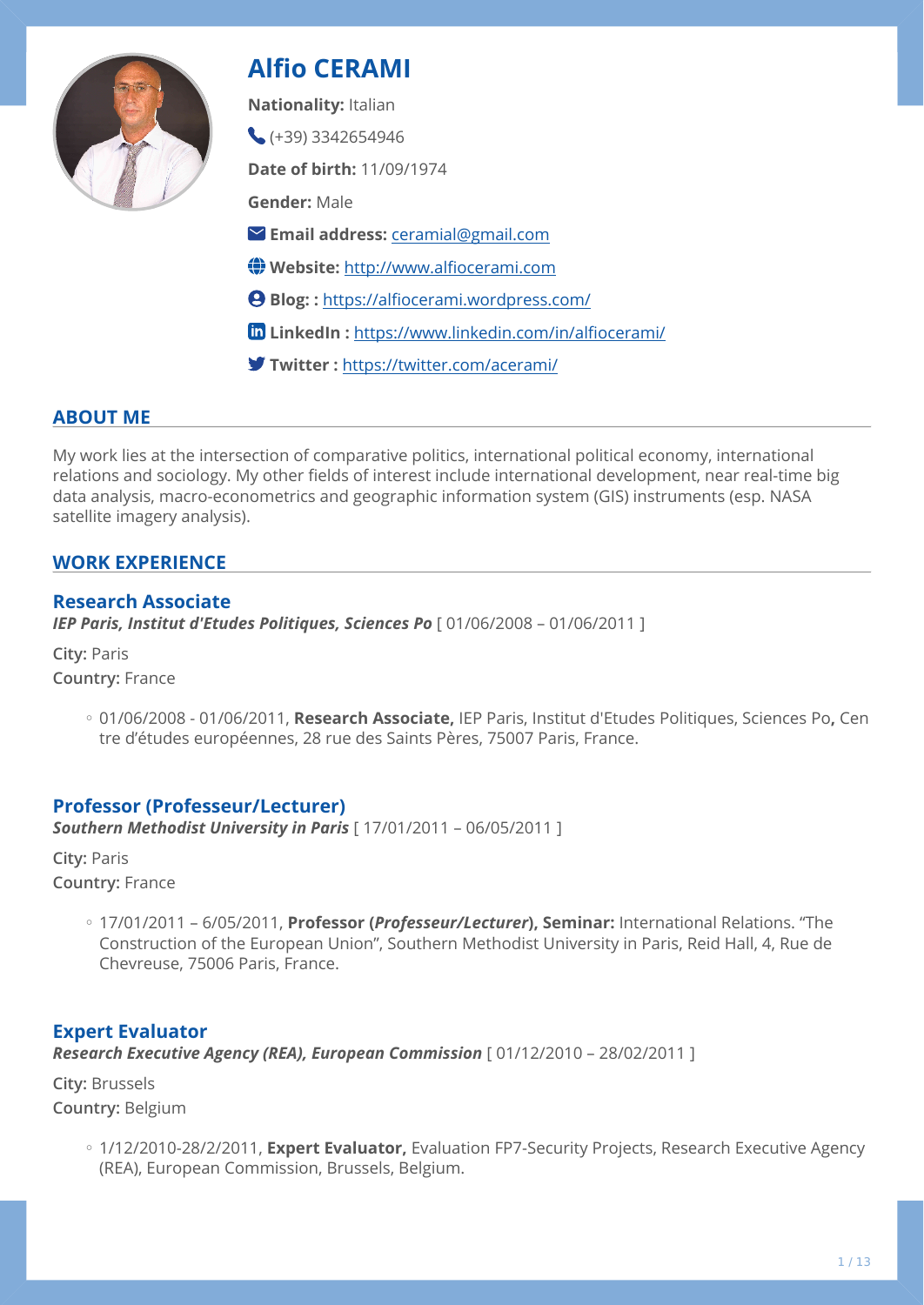## **International Consultant**

*UNICEF* [ 01/09/2010 – 30/10/2010 ]

**City:** Nouakchott **Country:** Mauritania

> ◦ 1/9/2010-30/10/2010, **International Consultant,** Elaboration Social Protection Strategy. Field Research, UNICEF Office Nouakchott, Mauritania.

## **International Consultant**

*UNICEF* [ 01/08/2009 – 28/02/2010 ]

**City:** Geneva **Country:** Switzerland

> ◦ 1/08/2009-28/2/2010, **International Consultant,** Study: The Political Economy to Reduce Child Poverty and Social Exclusion in the CEE-CIS Region, UNICEF CEECIS Regional Office, Geneva, Switzerland.

## **Assistant Professor**

*American Graduate School of International Relations and Diplomacy* [ 01/01/2009 – 31/05/2009 ]

**City:** Paris **Country:** France

> 01/01/2009-31/05/2009, **Assistant Professor,** European Studies, Political Science, International ◦ Relations, American Graduate School of International Relations and Diplomacy, 101 boulevard Raspail, 75006 Paris, France.

## **Professor (Professeur/Lecturer)**

*Schiller International University, Paris Campus* [ 01/01/2009 – 15/05/2009 ]

**City:** Paris **Country:** France

> ◦ 01/01/2009-15/5/2009, **Professor (***Professeur/Lecturer***),** Economics of Developing Countries, International Political Economy, Human Rights, Schiller International University, Paris Campus, 9 rue Yvart, 75015 Paris, France.

## **Research Assistant**

*IEP Paris, Institut d'Etudes Politiques, Sciences Po, Centre d'études européennes* [ 01/10/2006 – 13/07/2007 ]

**City:** Paris **Country:** France

01/10/2006 – 13/07/2007, **Research Assistant,** Assistant Masters in European Studies (EUROMASTERS PROGRAMME), IEP Paris, Institut d'Etudes Politiques, Sciences Po, Centre d'études européennes, 28 rue des Saints Pères, 75007 Paris, France.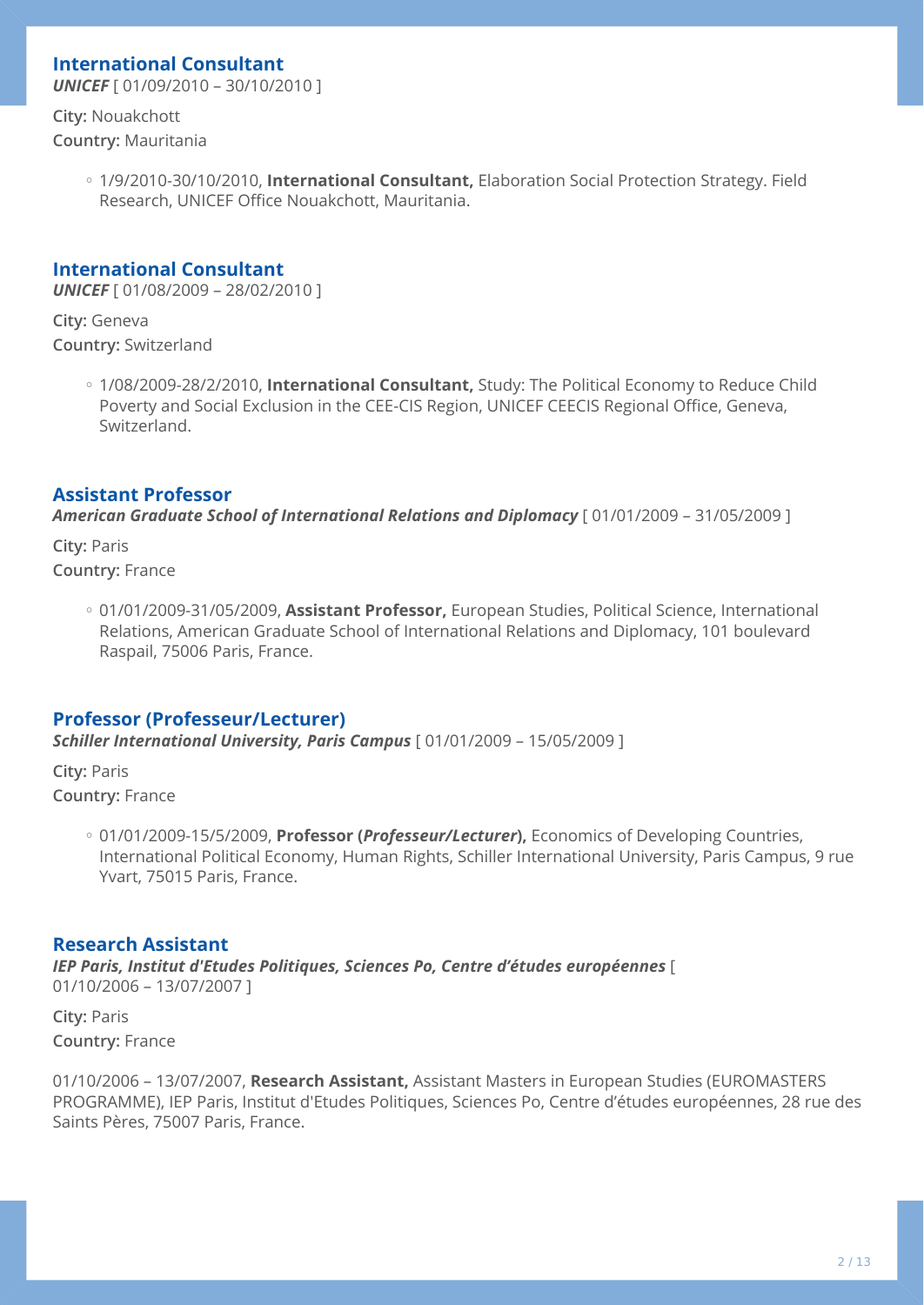## **Post-Doc Research Fellow**

*IEP Paris, Institut d'Etudes Politiques, Sciences Po, Centre d'études européennes* [ 01/09/2005 – 31/08/2006 ]

**City:** Paris **Country:** France

> 01/09/2005 – 31/08/2006, **Post-Doc Research Fellow,** IEP Paris, Institut d'Etudes Politiques, Sciences ◦ Po, Centre d'études européennes, 28 rue des Saints Pères, 75007 Paris, France.

### **EDUCATION AND TRAINING**

### **PhD in Social Sciences (Dr.rer.pol)**

*University of Erfurt* [ 01/01/2001 – 14/01/2005 ]

**Address:** Erfurt (Germany)

### **MA in European Studies (MA in European Political Cultures: EuroMasters Program)**  *Humboldt University of Berlin + (Partner Universities)* [ 01/09/1999 – 04/12/2000 ]

**Address:** Berlin (Germany)

### **BA in Sociology, Universita' (Laurea Vecchio Ordinamento). Political Institutional**  *"La Sapienza" di Roma, Facolta' di Sociologia.* [ 01/09/1994 – 11/11/1998 ]

**Address:** Roma (Italy)

### **LANGUAGE SKILLS**

Mother tongue(s):

**Italian**

Other language(s):

### **English**

**LISTENING** C2 **READING** C2 **WRITING** C2 **SPOKEN PRODUCTION** C2 **SPOKEN INTERACTION** C2

### **German**

**LISTENING** C2 **READING** C2 **WRITING** C1 **SPOKEN PRODUCTION** C2 **SPOKEN INTERACTION** C2

#### **French**

**LISTENING** C2 **READING** C2 **WRITING** C2 **SPOKEN PRODUCTION** C2 **SPOKEN INTERACTION** C2

### **Spanish**

**LISTENING** C1 **READING** C1 **WRITING** C1 **SPOKEN PRODUCTION** B2 **SPOKEN INTERACTION** B2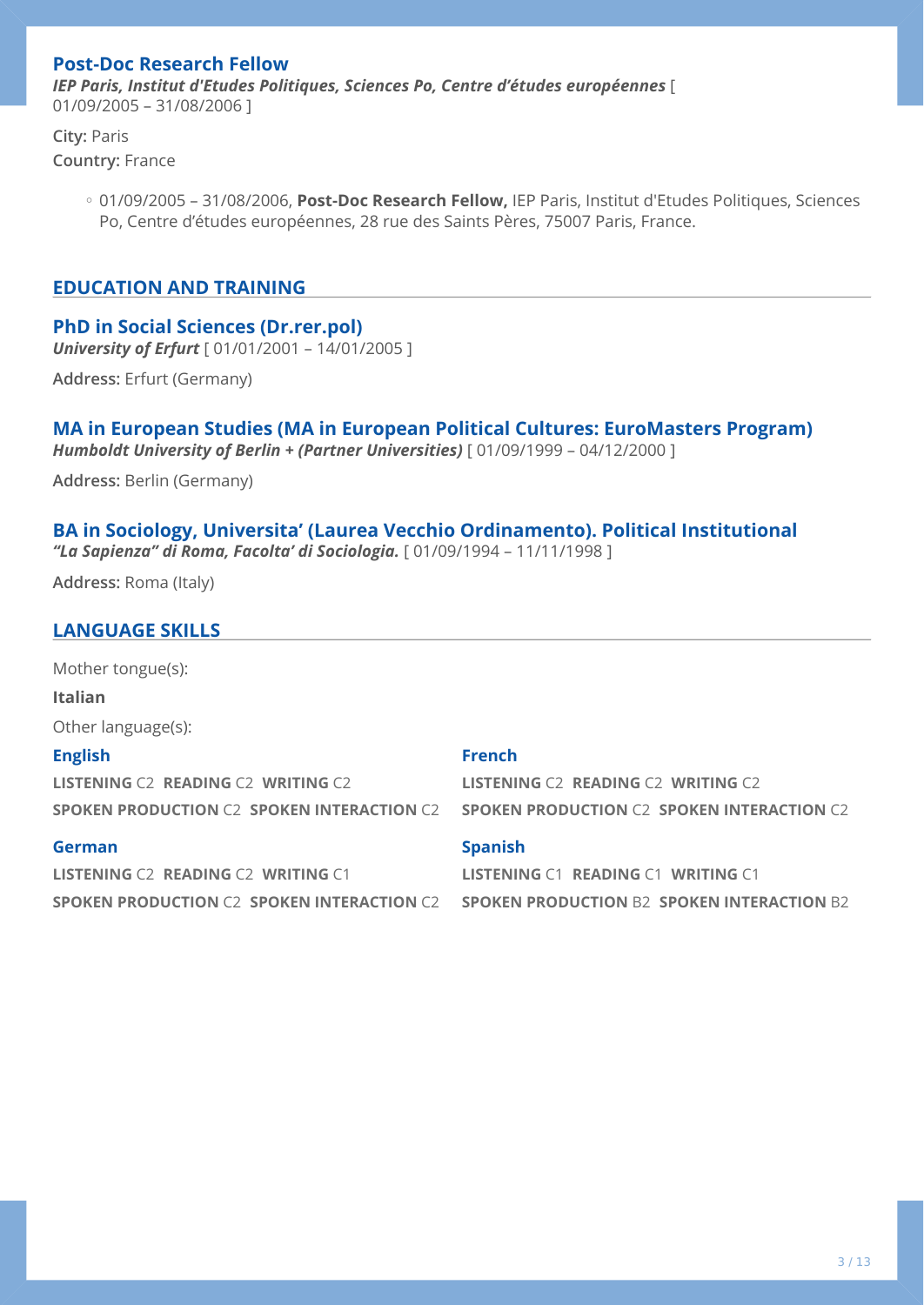## **DIGITAL SKILLS**

Microsoft Word / Microsoft Excel / Outlook / Power Point / Facebook / Twitter / Social Media / Microsoft Office / Skype / LinkedIn / Wordpress - Basic Knowledge / webdesign / STATA (advanced) / SPSS Statistical Tool / AnacondaPython / Spyder Jupyter Anaconda / R Software / DRUPAL / Gimp Photoshop (photo editing) / Proficient MATLAB User / Python libraries (NumPy Pandas Keras SciKit-Learn TensorFlow Matplotlib Seaborn)) / Good listener and communicator / Organizational and planning skills / Written and Verbal skills / GIS software ArcGIS QGIS / Remote Sensing GIS software GRASS GIS QGIS GDAL ArcGIS / Online Teaching and Learning Software (Plone Moodle) / WordpressJoomla / Open Office

### **Leadership**

## **COMMUNICATION AND INTERPERSONAL SKILLS**

**Analytic Thinking** 

**Ability to escalate conflicts, when necessary, as well as to de-escalate conflicts** 

**Ability to prioritize complex workloads and workplans plans** 

**I can represent organizations in the media** 

**Goal-oriented mindset** 

### **HOBBIES AND INTERESTS**

#### **Swimming**

I swam from Charybdis to Scylla (I crossed the waters between Sicily and Calabria, Italy) to escape political persecution on September 3, 2014. Antecedents Saddam Hussein who swimmed between the two sides of the Tigris river in Iraq before the advent of the Ba'ath Party.

#### **Interests**

- Geographic Information System (GIS) Analysis ◦
- Macro-Micro Econometrics ◦
- European Studies ◦
- Political Sociology ◦
- Comparative Politics ◦
- Welfare State Research Gates ◦
- Public Policy
- International Political Economy
- Development Economics ◦
- Socio-Economic Development
- Democratization Theories ◦
- Human and Socio-Economic Security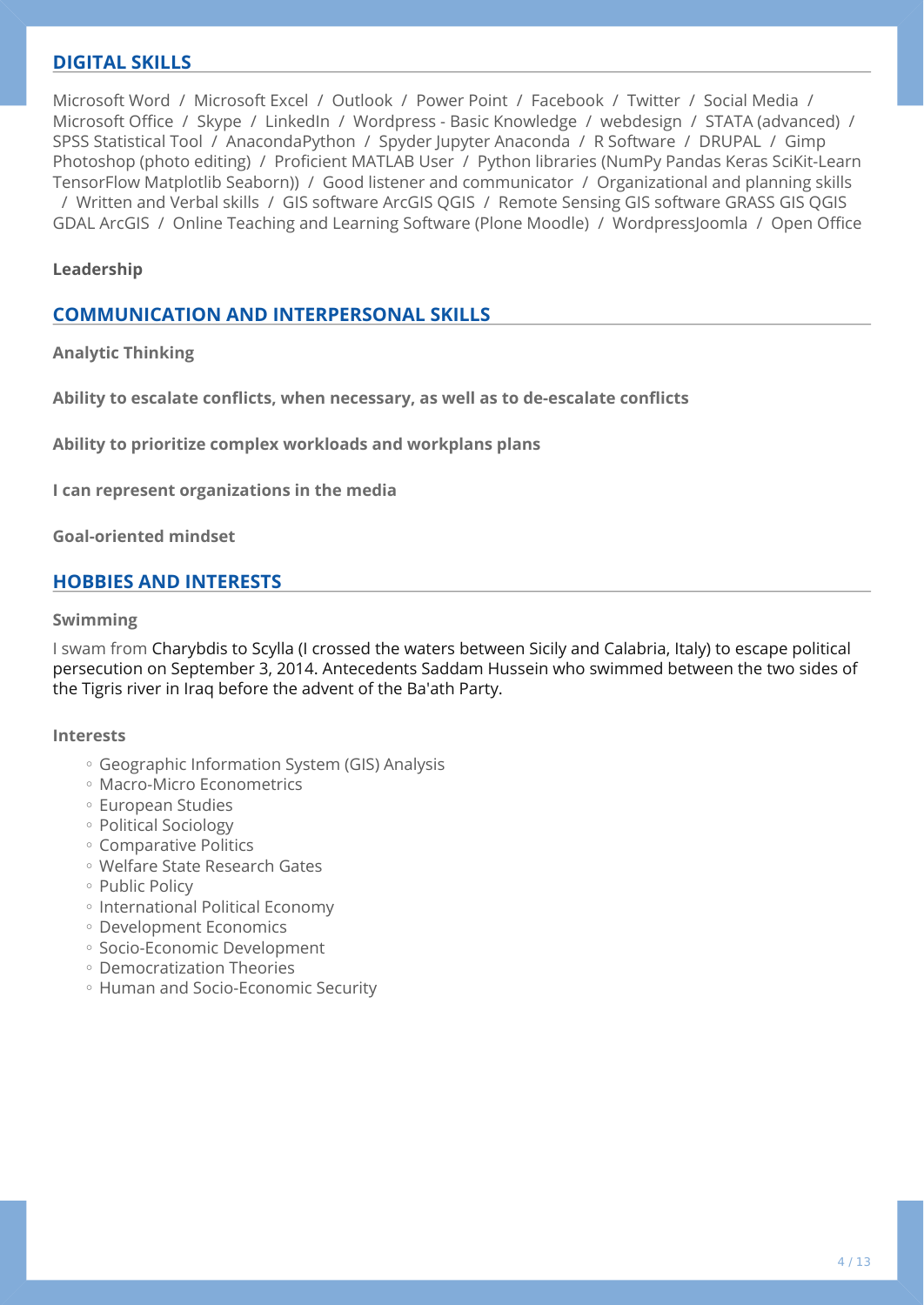## **ITALIAN NATIONAL HABILITATIONS ASSOCIATE PROF. POLITICAL SCIENCE AND SOCIOLOGY**

### **Italian national habilitations associate prof. Political Science and Sociology**

Abilitazione Nazionale Italiana Professore II Fascia (Italian national habilitation associate professor) (art.16 law 30.12.2010, n. 240). Settori (sectors): 14/C1 - Sociologia Generale, Giuridica e Politica (general sociology, Sociology of Law; Political Sociology) (Date: 29.11.2013-29.11.2019); 14/A2 - Scienza Politica (Political Science) (date: 29.11.2013.29.11.2019). Please see Evaluation Reports Political Science https://bit.ly/2SNdNt4 ; Evaluation Reports Sociology https://bit.ly/2VEIbYp ; Translation from English Evaluation Reports https:// bit.ly/2ITgfPi

## **PROJECTS**

### **The Politics of Social Security Reforms in Continental Europe**

[ 01/09/2005 – 31/08/2006 ]

**The Politics of Social Security Reforms in Continental Europe** (CEVIPOF Sciences Po + several partner and sponsor institutions). Investigation of politics of social security reforms in Central and Eastern Europe. Participation in an internal meeting at the Center for European Studies Harvard University, Cambridge, Massachusetts, USA.

## **MEDIAS AND SPEECHES**

### **INTERVIEWS/INVITED SPEECHES**

- Expert Interview TV Channel Euronews (http://www.euronews.net). daily Program: Europeans. Title of Interview: "Difficult Relationship of French Citizens towards the European Union". Broadcasted in 145 countries from the 5th to the 7th of May 2006.
- Expert on European Social Model, European Youth Parliament, Paris: April 2006.
- Invited Speech, 'Social Change and Welfare State Developments in CEE and Russia" Wissenschaftszentrum Berlin für Sozialforschung, Berlin, Germany, May 16.
- Convenor Stream 18 "Social Policy Transformations in CEE Countries". ESPAnet Annual Conference, 20-22 September 2007, Vienna University of Economics and Business Administration, Austria.
- Invited Speech, 'Central Europe in Transition: Emerging Models of Welfare and Social Assistance'. Conference "Building Capacity, Improving Quality. Social Services in the New Member States", European Social Network (ESN), Ljubljana, Slovenia, May 19-20.
- Key Speaker "East-West Round Table: Learning from the Eastern Experience". ESPAnet Annual Conference, 18-20 September 2008, Finnish Centre for Pensions, Helsinki, Finland.
- UNICEF Expert Consultation "What Works in Reducing Child Poverty in Transition Countries, Geneva 29-30 January 2009.
- NOTRE EUROPE Expert Consultation "The European Renewed Social Agenda", Paris, 13<sup>th</sup> February and 25<sup>th</sup> March 2009.
- Panel Chair "Special Issues in Democracy". AGSIRD Annual Graduate Student Conference, 2-3 June 2009, American Graduate School of International Relations and Diplomacy (AGSIRD), Paris, France.
- Guest Lecture "Pension Reforms and Demographic Challenges in CEE countries" Hertie School of Governance, 19 October 2009, Berlin, Germany.
- $\, \circ \,$  Guest Lecture "'The Impact of the Global Financial Crisis in CEE Countries" German Marshall Fund of the United States, International Workshop "Divided Europe: 20 Years After Lessons for Tomorrow, Paris, France.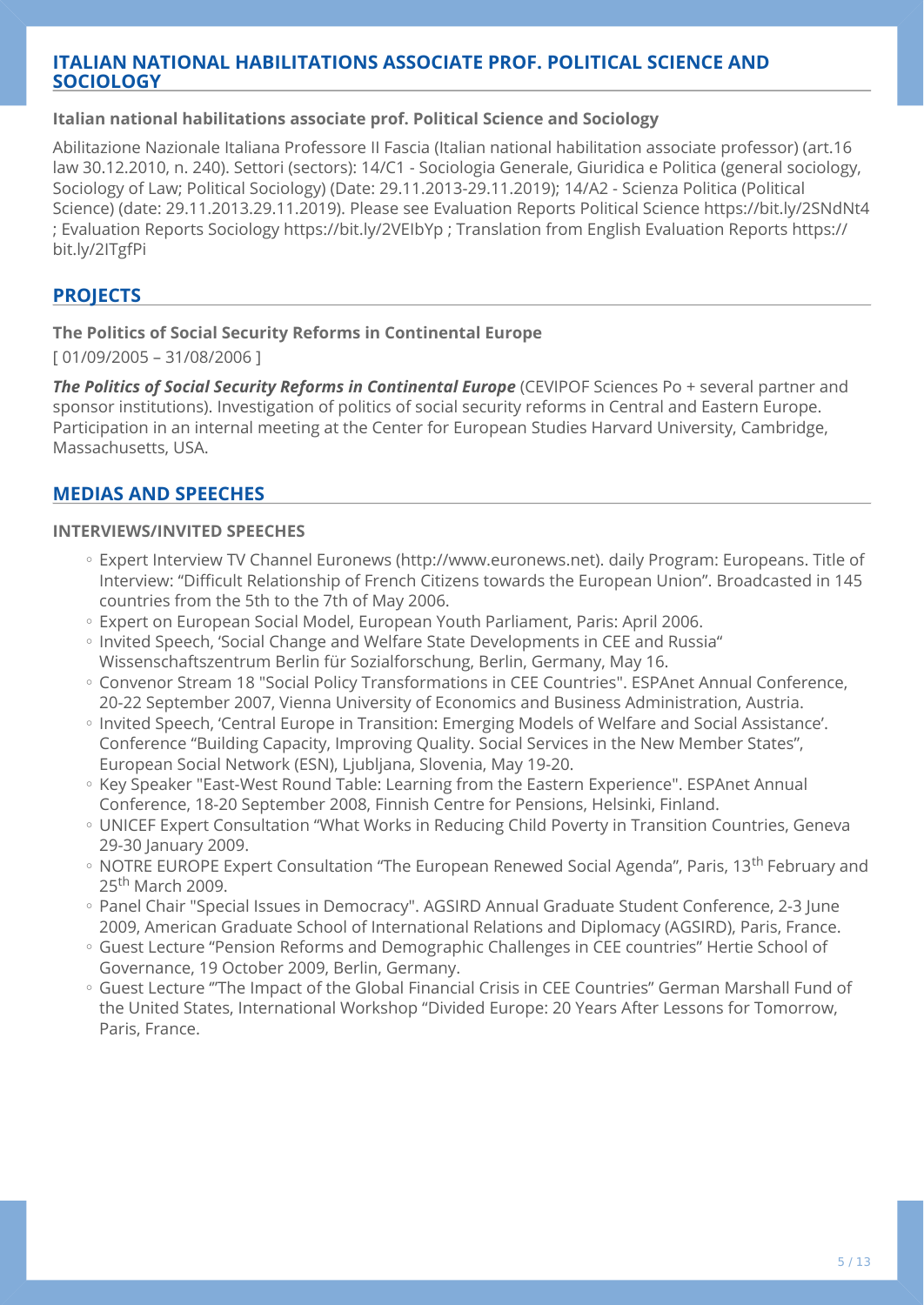### **Continue**

- Expert Interview TV Channel France24 (http://www.france24.com/en/). Program: FOCUS: 'The Trial of Nicolae Ceaucescu and the 'Stolen Revolution' in Romania', 21<sup>st</sup> December 2009.
- UNICEF Invited Seminar "The Political Economy to Reduce Child Poverty in the CEE-CIS Region", UNICEF, Geneva, 4<sup>th</sup> February 2010.
- Expert Interview TV Channel France24 (http://www.france24.com/en/). Program: FOCUS: 'Moldova & Romania: a united future?', 26 March 2010.
- Expert Interview TV Channel France24 (http://www.france24.com/en/). Program TOP STORIES: European Union: Its Future at Stake?, 6 May 2010.
- Expert Interview TV Channel France24 (http://www.france24.com/en/). Program FOCUS: What is the Future for Travelling People?, 5 August 2010.
- Convenor Stream "Post-Socialist Welfare Systems". ESPAnet Annual Conference, 2-4 September 2010, ELTE University, Budapest, Hungary.
- Expert Interview TV Channel France24 (http://www.france24.com/en/). Program The Debate: Europe Strikes: Is Austerity the Answer?, 29 September 2010.
- Expert Interview TV Channel France24 (http://www.france24.com/en/). Program The Debate: Europe's Fear of Islam, 21 October 2010.
- Invited Semi-Plenary Speaker 'Human Capital Formation and the New Empowering Politics of the Welfare State: The Case of Post-Communist Countries'. Conference Theme 'Social Relations in Turbulent Times', European Sociological Association (ESA), 10<sup>th</sup> ESA International Congress, Geneva, 7-10 September 2011.
- Invited participant, 'Social Mechanisms in the Establishment of the European Economic and Monetary Union', Workshop on Institutional Change 'Potential Uses and Abuses of Evolutionary Theory in the Study of Institutional Change**'** organized by Max-Planck-Institut fuer Gesellschaftsforschung, Cologne, Germany, 19-21 January 2012.

## **PUBLICATIONS**

Selected Publications in my *Strange Order of Things* (Damasio 2019)

### **Permanent Emergency Welfare Regimes in Sub-Saharan Africa**

[2013]

**.** 

### <https://www.palgrave.com/gp/book/9780230299795>

Cerami, Alfio (2013), Permanent Emergency Welfare Regimes in Sub-Saharan Africa. The Exclusive Origins of Dictatorship and Democracy, Basingstoke: Palgrave Macmillan. Available in the following world libraries (near to you): <https://bit.ly/2YrrHW0>also **available at the University of Oxford, at the University of Cambridge Libraries and at the US Library of Congress** among others. This is **one of the few books that examines the relationship between development economics, social protection and democratization in the specific context of Sub-Saharan Africa.**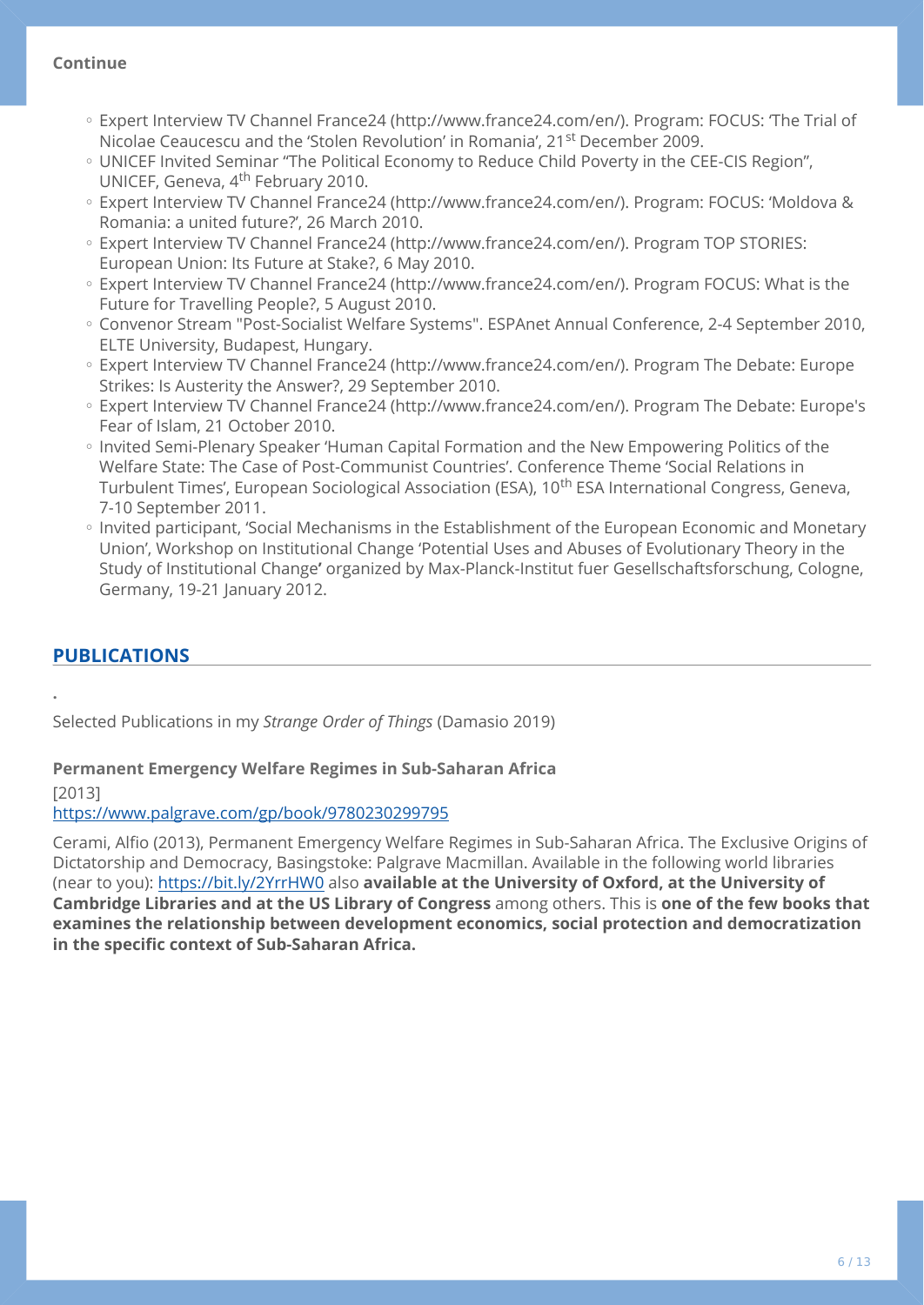## **Social Policy in Central and Eastern Europe. The Emergence of a New European Welfare Regime**  [2006]

<https://www.amazon.com/Social-Policy-Central-Eastern-Europe/dp/3825896994>

Cerami, Alfio (2006), Social Policy in Central and Eastern Europe. The Emergence of a New European Welfare Regime, Münster, Hamburg, Berlin, Vienna, London: LIT Verlag. Available in the following world libraries (near to you): <https://bit.ly/2UcCBPV> **also available at the University of Oxford, at the University of Cambridge Libraries and at the US Library of Congress** among others. In this book, I have explained the path of extrication from state socialism, I have **clarified the patterns of the welfare state's transformation (esp. pension, health care, labour market, safety nets, family policies) in Central and Eastern Europe (ten countries), at the national and EU level**.

### **Post-Communist Welfare Pathways**

[2009]

<https://www.palgrave.com/gp/book/9780230230262>

Cerami, Alfio and Vanhuysse, Pieter (eds) (2009), Post-Communist Welfare Pathways. Theorizing Social Policy Transformations in Central and Eastern Europe, Basingstoke: Palgrave Macmillan. Available in the following world libraries (near to you): <https://bit.ly/2OwWyvO> **also available at the University of Oxford, at the University of Cambridge Libraries and at the US Library of Congress** among others. **Adopted a novel theoretical approach to study the diverse welfare pathways that have evolved across Central and Eastern Europe since the end of communism**. Highlighted the role of explanatory factors such as micro-causal mechanisms, power politics, path departure, and elite strategies.

。Cerami, A. and Vanhuysse, P. (eds.) (Accepted/In press, 30 December 2020). 图图图图图图图 : 剧图图图图图图 *79 3E 4F 1A <sup>65</sup> 3F 7B <sup>56</sup> 8F 6C <sup>57</sup> 8B* . East China University of Science & Technology Press. **Translated title of the contribution**: Postcommunist Welfare Pathways: Theorizing Social Policy Transformations in Central and Eastern Europe.

### **Wohlfahrtsregime**

[2015] <https://www.springer.com/de/book/9783658053475>

Cerami, Alfio (2015), 'Wohlfahrtsregime', in R. Kollmorgen, W. Merkel and H-J Wagener (eds), Handbuch Transformationsforschung, Wiesbaden: VS-Verlag für Sozialwissenschaften, pp. 773-778.

## **Social Aspects of Transformation**

[2015] [https://books.google.it/books?](https://books.google.it/books?id=w4TzBQAAQBAJ&printsec=frontcover&hl=it&source=gbs_ge_summary_r&cad=0#v=onepage&q&f=false) [id=w4TzBQAAQBAJ&printsec=frontcover&hl=it&source=gbs\\_ge\\_summary\\_r&cad=0#v=onepage&q&f=false](https://books.google.it/books?id=w4TzBQAAQBAJ&printsec=frontcover&hl=it&source=gbs_ge_summary_r&cad=0#v=onepage&q&f=false)

Cerami, Alfio (2015) 'Social Aspects of Transformation' in Wolchik, S. L. and Curry, J. L., eds., *Central and East European Politics From Communism to Democracy - Third Edition*, Washington DC: Rowman & Littlefield, pp. 99-120. **Contributed to a prestigious US volume on transition from communism to democracy.**

**The Politics of Reforms in Bismarckian Welfare Systems: The Cases of Czech Republic, Hungary, Polan** 

[2006]

Cerami, Alfio (2006), **The Politics of Reforms in Bismarckian Welfare Systems: The Cases of Czech Republic, Hungary, Poland and Slovakia**, paper presented at the project conference "A long good bye to Bismarck? The politics of welfare reforms in Continental Europe", June 16-18, 2006, The Minda de Gunzburg Center for European Studies at Harvard University, USA.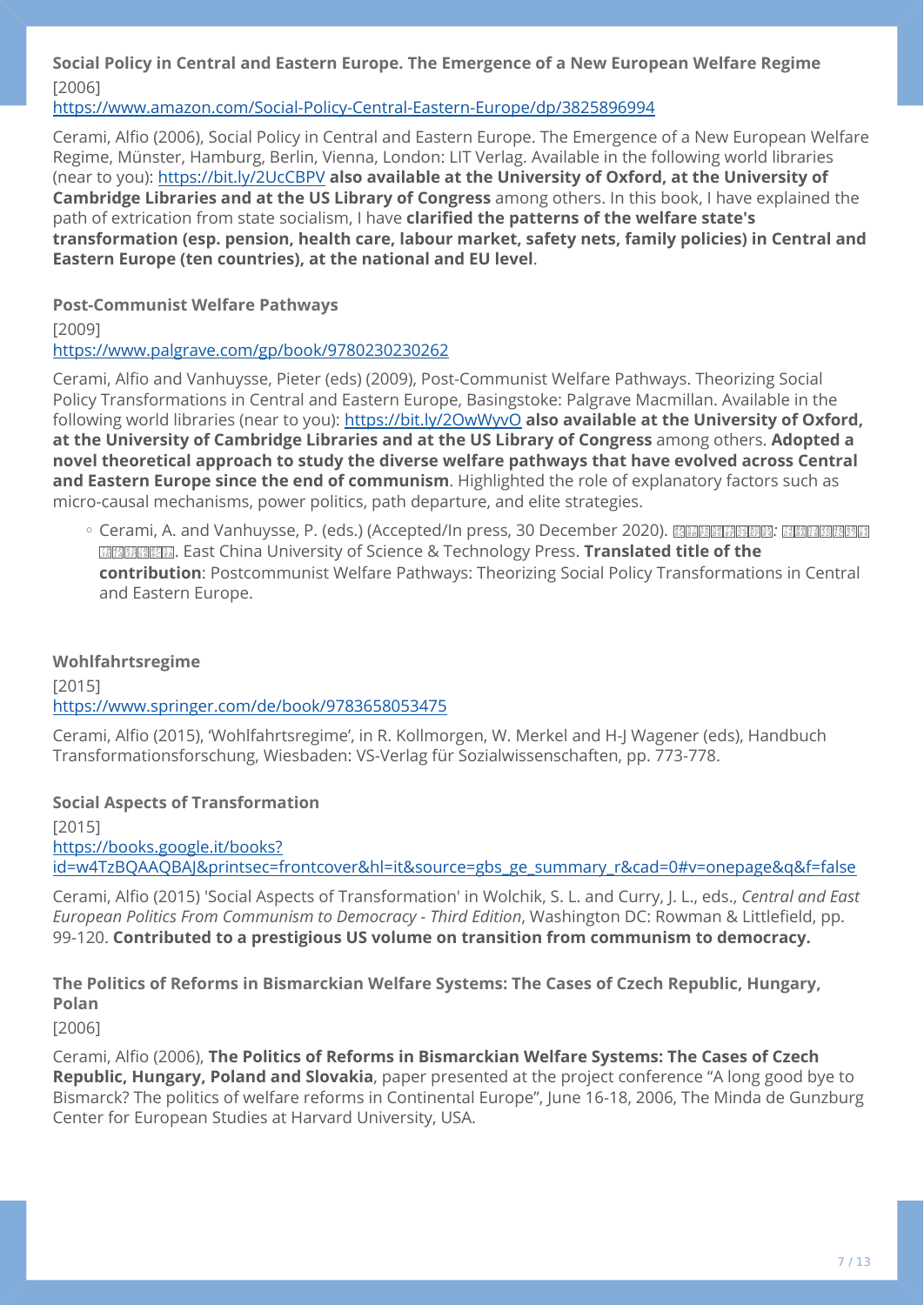**Social Mechanisms in the Establishment of the European Economic and Monetary Union**  [2011]

<https://onlinelibrary.wiley.com/doi/10.1111/j.1747-1346.2011.00294.x>

Cerami, Alfio (2011), Social Mechanisms in the Establishment of the European Economic and Monetary Union . Politics & Policy , vol. 39, no. 3, pp. 345-372.

### **European Banking Union as a Self-Fulfilling Prophecy**

[2017]

[http://blogs.lse.ac.uk/eurocrisispress/2017/10/24/european-banking-union-as-a-self-ful](http://blogs.lse.ac.uk/eurocrisispress/2017/10/24/european-banking-union-as-a-self-fulfilling-prophecy/)filling-prophecy/

Cerami, A. (2017), 'European Banking Union as a Self-Fulfilling Prophecy', Euro Crisis in the Press blog, LSE, 25 October. Available on-line at: [http://blogs.lse.ac.uk/eurocrisispress/2017/10/24/european-banking-union](http://blogs.lse.ac.uk/eurocrisispress/2017/10/24/european-banking-union-as-a-self-fulfilling-prophecy/)as-a-self-fulfi[lling-prophecy/](http://blogs.lse.ac.uk/eurocrisispress/2017/10/24/european-banking-union-as-a-self-fulfilling-prophecy/)

**Social Protection and The Politics of Anger in the Middle East and North Africa** 

[2015]

<https://www.rivisteweb.it/doi/10.7389/79537>

Cerami, Alfio (2015), Social Protection and The Politics of Anger in the Middle East and North Africa, *Social Policies (Politiche Sociali)*, 1, pp. 115-135. Though the publication was delayed, **I examined social protection challenges during and after the Arab Spring.**

**Ageing and the Politics of Pension Reforms in Central Europe, South-Eastern Europe and the Baltic**  [2011]

<https://onlinelibrary.wiley.com/doi/abs/10.1111/j.1468-2397.2010.00748.x>

Cerami, Alfio (2011) Ageing and the Politics of Pension Reforms in Central Europe, South-Eastern Europe and the Baltic States . *International Journal of Social Welfare*, vol. 20, no. 4, pp. 331-343. Expanded early work on pension reforms in CEE.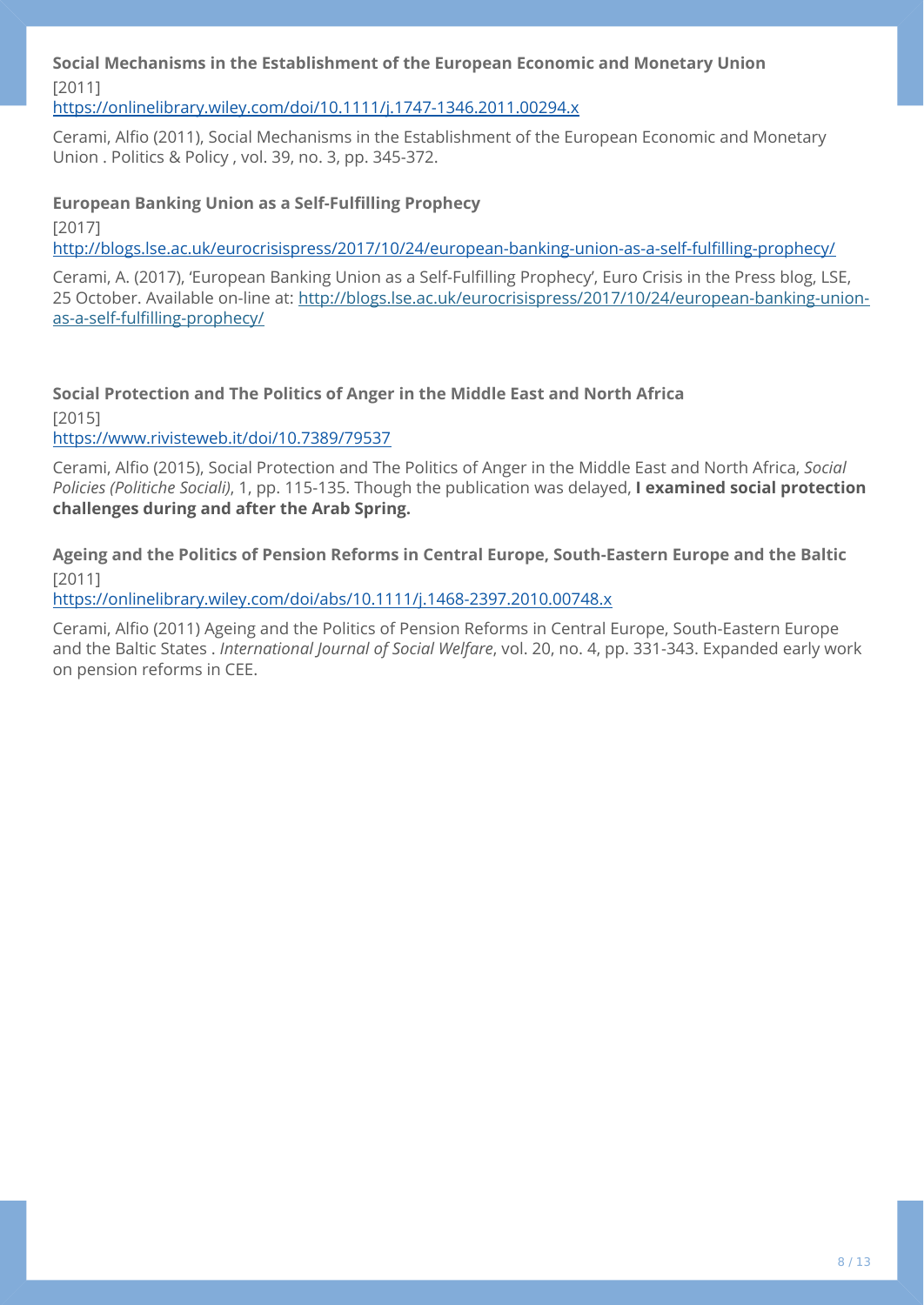## **The Lights of Iraq: Electricity Usage and the Iraqi War-fare Regime**  [2018]

[https://mpra.ub.uni-muenchen.de/88264/1/MPRA\\_paper\\_88264.pdf](https://mpra.ub.uni-muenchen.de/88264/1/MPRA_paper_88264.pdf)

Cerami, Alfio (2018), The Lights of Iraq: Electricity Usage and the Iraqi War-fare Regime, MPRA Paper No. 88264, University Library of Munich, Germany. [https://mpra.ub.uni-muenchen.de/88264/1/](https://mpra.ub.uni-muenchen.de/88264/1/MPRA_paper_88264.pdf) [MPRA\\_paper\\_88264.pdf](https://mpra.ub.uni-muenchen.de/88264/1/MPRA_paper_88264.pdf)

This article explores the lights of Iraq, Iraq's variety of capitalism (VoC) and its system of public and fiscal governance. The first section examines Iraq's VoC, which I define oil-led state-captured capitalism with associated oil-led state-captured war-fare regime. In formerly ISIS-occupied territories, war developments turned the system into an Insurgent ISIS-captured capitalism with associated Insurgent ISIS-captured warfare regime. The second section investigates electricity usage. The nighttime lights analysis is based on near real-time big data. It includes highresolution remote-sensing and satellite imagery from the NASA Earth Observatory. I use the Visible Infrared Imaging Radiometer Suite (VIIRS) sensor on the Suomi NPP satellite. Data on greenhouse gases are obtained through the AQUA and TERRA satellites derived from the Atmospheric Infrared Sounder (AIRS) and Moderate-resolution Imaging Spectroradiometer (MODIS) sensors. I also use the AURA satellite with the Ozone Monitoring Instrument (OMI) sensor, as well as the TERRA satellite with the Measurements of Pollution in the Troposphere (MOPITT) sensor. The third part examines the repercussions of electricity usage for good governance, for good regulatory and good fiscal practices, as well as for development and growth. The concluding part briefly discusses the "taxman approach" and the introduction of a new fiscal contract necessary to resolve negative incentives in oil-led war economies.

## **The Night Lights of North Korea. Prosperity Shining and Public Policy Governance**  [2018]

[https://mpra.ub.uni-muenchen.de/87281/1/MPRA\\_paper\\_87281.pdf](https://mpra.ub.uni-muenchen.de/87281/1/MPRA_paper_87281.pdf)

Cerami, Alfio (2018), The Night Lights of North Korea. Prosperity Shining and Public Policy Governance. MPRA Paper No. 87281, University Library of Munich, Germany. [https://mpra.ub.uni-muenchen.de/87281/1/](https://mpra.ub.uni-muenchen.de/87281/1/MPRA_paper_87281.pdf) [MPRA\\_paper\\_87281.pdf](https://mpra.ub.uni-muenchen.de/87281/1/MPRA_paper_87281.pdf)

This article looks into the night lights of North Korea and their relationship to prosperity shining. The first introductory section discusses the political economy of North Korea. It highlights its strengths and shortcomings. The second section introduces to new methods of geo-spatial micro and macro econometric analysis. The following night lights analysis is based on near real-time big data. It includes high-resolution remote-sensing and satellite imagery from the NASA (Earth Obervatory) Visible Infrared Imaging Radiometer Suite (VIIRS) sensor on the Suomi NPP satellite. The third and fourth section addresses important issues related to North Korea's prices, co-optation and mobilization of anger. The final section deal with problems in public policy administration.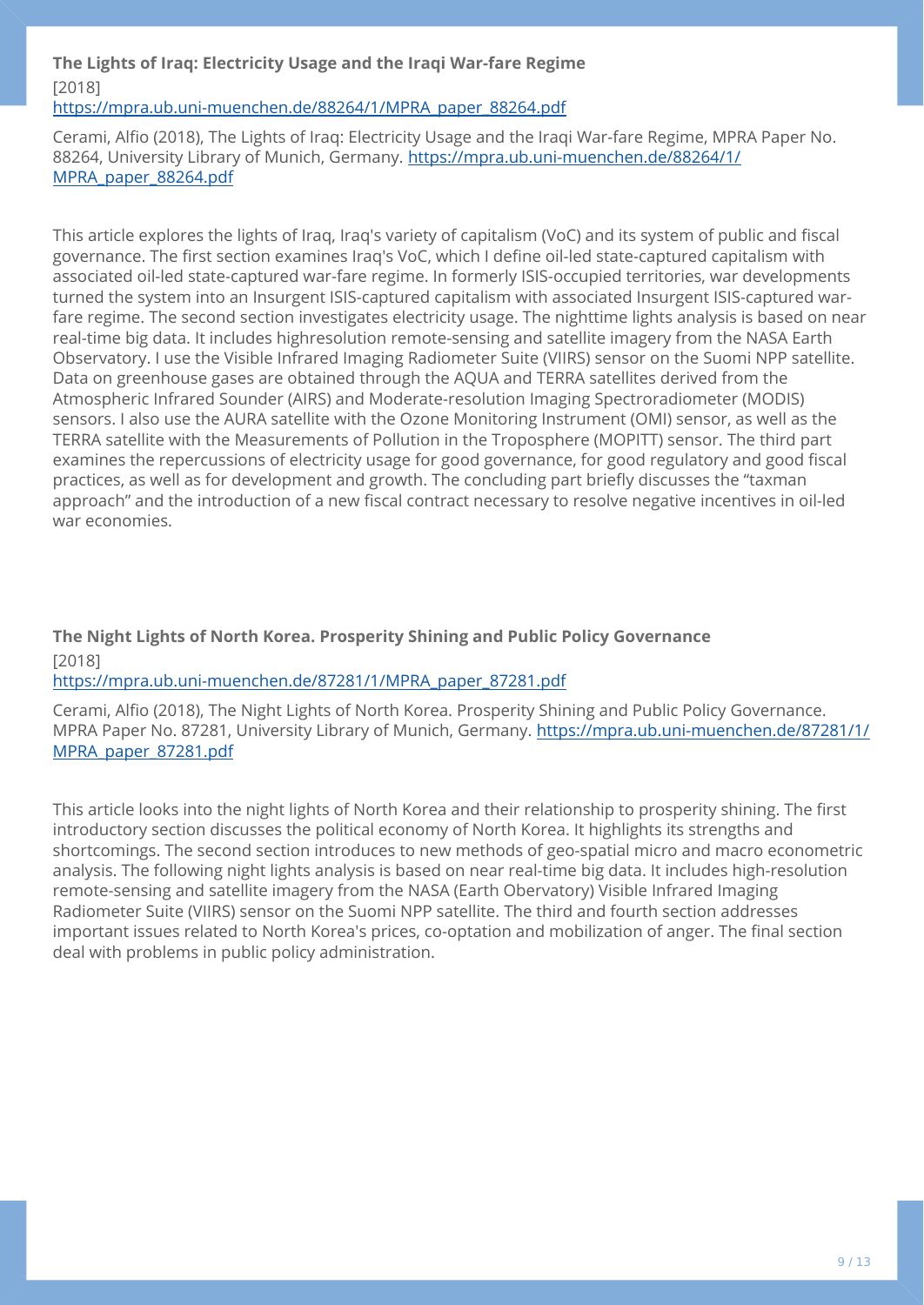## **Complexity Theory, Democratic Transition and Public Policy Choices in Iraq**  [2019]

### [https://mpra.ub.uni-muenchen.de/92382/1/MPRA\\_paper\\_92382.pdf](https://mpra.ub.uni-muenchen.de/92382/1/MPRA_paper_92382.pdf)

Cerami, Alfio (2019), Complexity Theory, Democratic Transition and Public Policy Choices in Iraq, MPRA Paper No. 92382, University Library of Munich, Germany. https://mpra.ub.uni-muenchen.de/92382/1/ MPRA\_paper\_92382.pdf

This article adopts Complexity Theory to improve understanding of Iraq's future patterns of democratic stabilization and consolidation. It emphasizes the importance of soft technologies, as well as hard technologies for making better public policy choices. The article also sheds light on Iraq's institutional evolution, on its processes and mechanisms of variation and replication. It emphasizes the importance of new culturally-sensitive public policies and political economies. The first part of the article briefly describes the main political, economic, social and cultural changes in Iraq since the fall of the Saddam regime. The second part discusses the system of social security in Iraq and in formerly ISIS controlled territories. The final section deals with important challenges of de-radicalization necessary that are necessary for the democratization, liberalization, institutionalization and consolidation of new institutions. A new spatial politics of public policy making in formerly ISIS-occupied territories is also discussed in the concluding section

### **Post-Communist Welfare Capitalisms: Bringing Institutions and Political Agency Back In**  [2013]

Cerami, Alfio and Stubbs, Paul (2013), Post-Communist Welfare Capitalisms: Bringing Institutions and Political Agency Back In, in Hill, M. (ed.), *Comparative Public Policy. Four-Volume Set. Volume II*, London: SAGE Publications, pp. 347-370

### **Africa**

[2013] <https://www.taylorfrancis.com/books/e/9780203084229>

Cerami, A. and Wague, A. (2013), 'Africa', in Greve, B.(ed), The Routledge Handbook of the Welfare State 1st ed., London: Routledge, pp. 252-259.

## **Welfare State Developments in the Russian Federation: Oil-Led Social Policy & the 'Russian Miracle'**  [2009]

<https://onlinelibrary.wiley.com/doi/abs/10.1111/j.1467-9515.2009.00650.x>

Cerami, Alfio (2009), Welfare State Developments in the Russian Federation: Oil-Led Social Policy and the 'Russian Miracle'. *Social Policy & Administration*, vol. 43, no. 2, 105-120.

## **Europeanization and Social Policy in Central and Eastern Europe**

[2008]

Cerami, Alfio (2008), Europeanization and Social Policy in Central and Eastern Europe, in François Bafoil and Timm Beichelt (eds.) Européanisation. D'Ouest en Est. Coll. Logiques Politiques, Paris : L'Harmattan, pp. 137-168.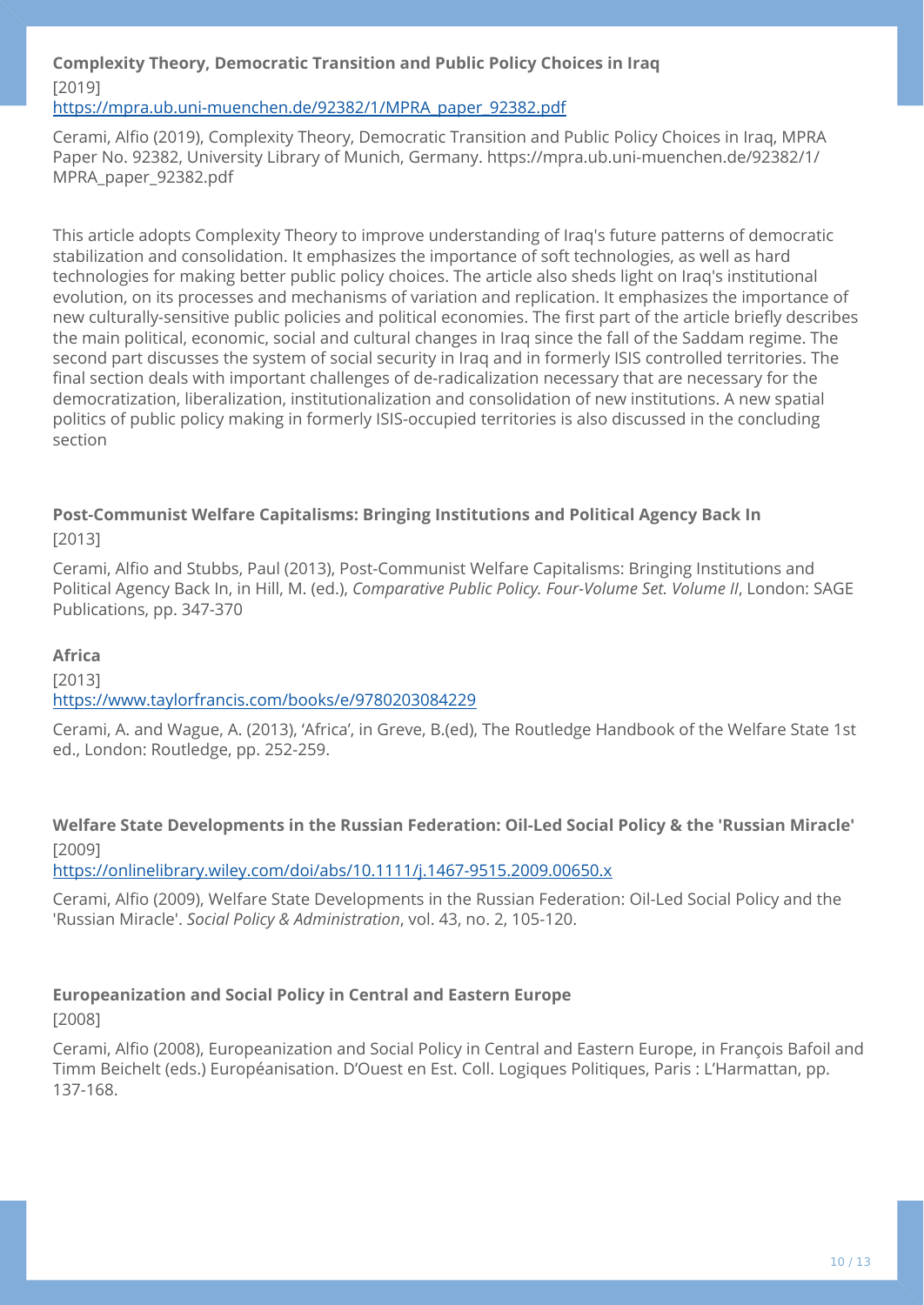**Promoting Human Security: Ethical, Normative and Educational Frameworks in Western Europe**  [2007]

[https://unesdoc.unesco.org/ark:/48223/pf0000151144?posInSet=1&queryId=962fcd2c-fd2b-4f40-97c0](https://unesdoc.unesco.org/ark:/48223/pf0000151144?posInSet=1&queryId=962fcd2c-fd2b-4f40-97c0-fe4ed5120114) [fe4ed5120114](https://unesdoc.unesco.org/ark:/48223/pf0000151144?posInSet=1&queryId=962fcd2c-fd2b-4f40-97c0-fe4ed5120114)

Cerami, Alfio (2007). Promoting Human Security: Ethical, Normative and Educational Frameworks in Western Europe. Paris: UNESCO. (together with P. Burgess [main editor], A. Amicelle, E. Bartels, R. Bellanova, E. Eggum, G. Hoogensen, S. Kittelsen, K. Knibbe, M. de Koning, K. Koser, K. Krause and O. Salemink)

## **Permanent Emergency Welfare Regimes and Human Development in West Sub-Saharan Africa**  [2010]

Cerami, Alfio (2010), '*Permanent Emergency Welfare Regimes* and Human Development in West Sub-Saharan Africa', in Harrison, L. P. (ed.), Social Policy:Challenges, Developments and Implications, New York: Nova Science Publishers, pp. 1-26.

## **Introduction: Social Policy Pathways, Twenty Years After the Fall of the Berlin Wall**  [2009]

Cerami, Alfio and Vanhuysse, Pieter (2009), 'Introduction: Social Policy Pathways, Twenty Years After the Fall of the Berlin Wall', in Cerami, A. and Vanhuysse, P. (eds), PostCommunist Welfare Pathways. Theorizing Social Policy Transformations in Central and Eastern Europe, Basingstoke: Palgrave Macmillan, pp.1-16.

## **Mechanisms of Institutional Change in Central and Eastern European Welfare State Restructuring**  [2009]

Cerami, Alfio (2009), 'Mechanisms of Institutional Change in Central and Eastern European Welfare State Restructuring', Cerami, A. and Vanhuysse, P. (eds), PostCommunist Welfare Pathways. Theorizing Social Policy Transformations in Central and Eastern Europe, Basingstoke: Palgrave Macmillan, pp. 35-52.

## **Welfare State Transformations in Bulgaria and Romania**

[2009]

Cerami, Alfio and Stanescu, Simona (2009), 'Welfare State Transformations in Bulgaria and Romania', in Cerami, A. and Vanhuysse, P. (eds), Post-Communist Welfare Pathways. Theorizing Social Policy Transformations in Central and Eastern Europe, Basingstoke: Palgrave Macmillan, pp. 112-128.

## **Migration and Welfare in the New Europe. Social Protection and the Challenges of Integration**  [2011]

Carmel, Emma, Cerami, Alfio and Papadopoulos, Theodoros (eds) (2011), Migration and Welfare in the New Europe. Social Protection and the Challenges of Integration, Bristol: Policy Press. Available in the following world libraries (near to you): https://bit.ly/2OpWXjm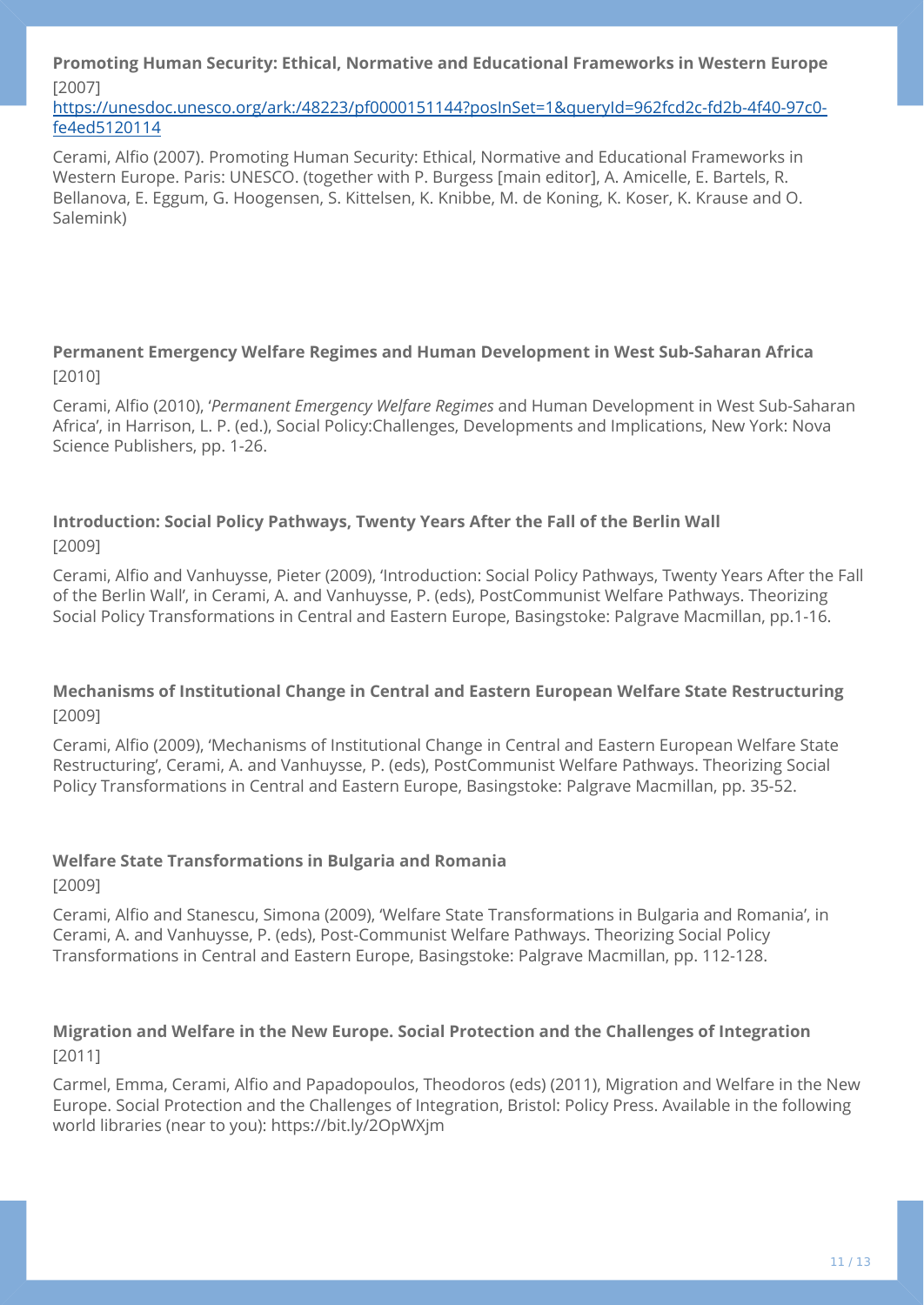## **Governing Migration and Welfare: Institutions and Emotions in the Production of Differential Inclus**  [2011]

Cerami, Alfio and Carmel, Emma (2011), 'Governing Migration and Welfare: Institutions and Emotions in the Production of Differential Inclusion', in Carmel, E., Cerami, A. and Papadopoulos, T. (eds), Migration and Welfare in the New Europe. Social Protection and the Challenges of Integration, Bristol: Policy Press, pp. 1-22.

### **Human Rights and the Politics of Migration in the European Union**

[2011]

<https://policy.bristoluniversitypress.co.uk/migration-and-welfare-in-the-new-europe>

Cerami, A. (2011), 'Human Rights and the Politics of Migration in the European Union', in Carmel, E., Cerami, A. and Papadopoulos, T. (eds), Migration and Welfare in the New Europe. Social Protection and the Challenges of Integration, Bristol: Policy Press, pp. 67-84.

## **Conclusions: What Future for Migration?**

[2011]

Carmel, Emma, Cerami, Alfio and Papadopoulos, Theodoros (2011) 'Conclusions: What Future for Migration?', in Carmel, E., Cerami, A. and Papadopoulos, T. (eds), Migration and Welfare in the New Europe. Social Protection and the Challenges of Integration, Bristol: Policy Press, pp. 245-258.

## **Happiness and Socio-Economic Transformations in the Russian Federation**

[2010]

Cerami, Alfio (2010), 'Happiness and Socio-Economic Transformations in the Russian Federation', in Greve, B. (ed), Happiness and Social Policy in Europe, Cheltenham: Edward Elgar, pp.101-119.

## **Human Security in the Russian Federation**

[2010]

Cerami, Alfio (2010). Human Security in the Russian Federation. *Journal of Human Security*, vol. 6, no. 2., pp. 7-27. 24.

## **New Social Risks in Central and Eastern Europe: The Need for a New Empowering Politics of the Welf**  [2008]

Cerami, Alfio (2008), New Social Risks in Central and Eastern Europe: The Need for a New Empowering Politics of the Welfare State. *Czech Sociological Review*, 44 (6), 1089-1110.

## **Poverty and Social Structure in Russia**

[2006] <http://www.lisproject.org/publications/liswps/445.pdf>

Cerami, A. (2006), Poverty and Social Structure in Russia: An Analysis of the First Decade of Transition, Luxembourg Income Study Working Paper no. 445, Luxembourg: Luxembourg Income Study. http:// www.lisproject.org/publications/liswps/445.pdf